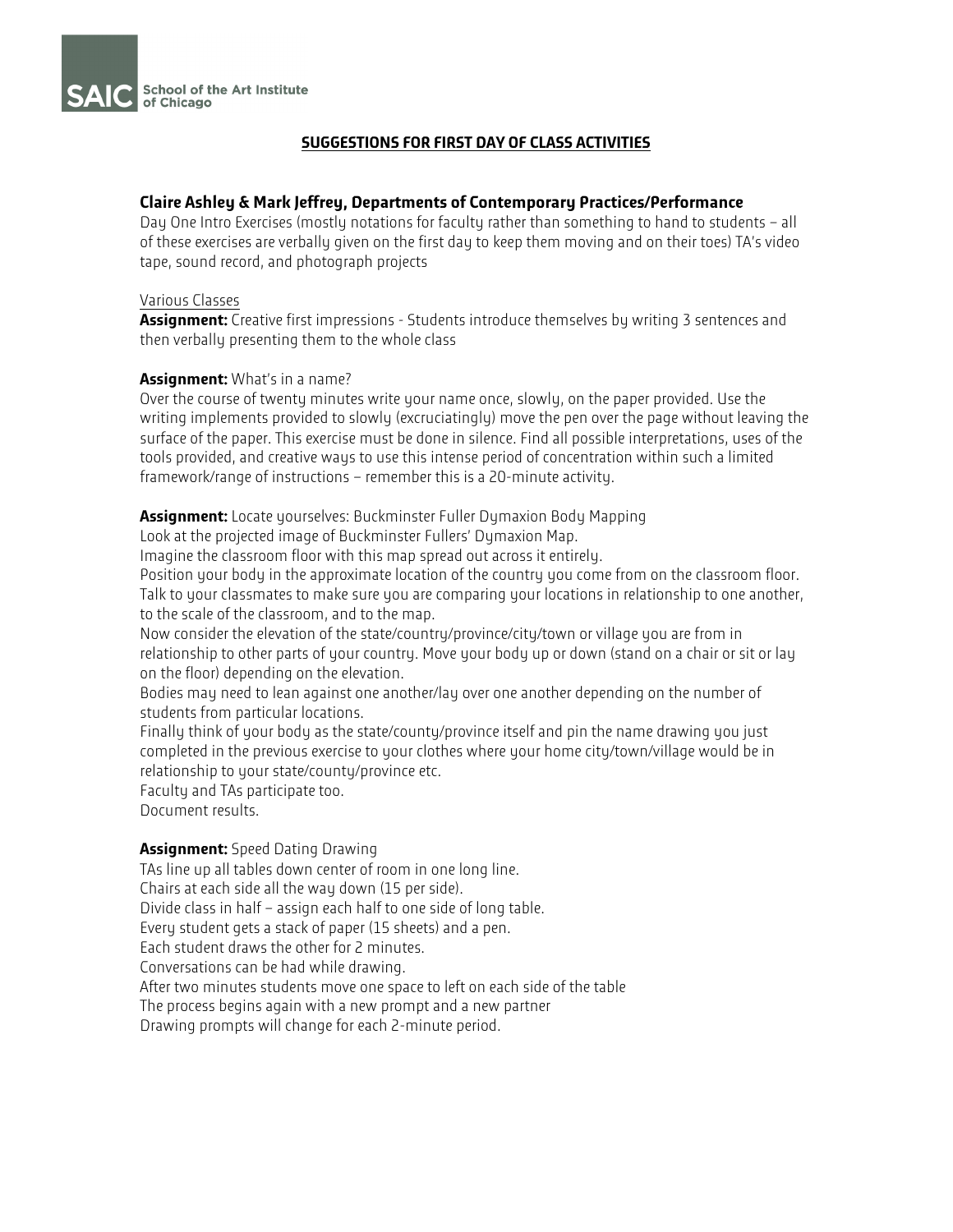The list could be as follows or something else if preferred:

- 1. Keeping your pen on the paper select a notable feature of your partner (could be a notable facial feature or personality trait) and focus on drawing that for two minutes – how can you embed personality into your use of line?
- 2. Have a conversation how can you notate it?
- 3. Use dots, points, short burst of lines to create an observational portrait of your partner
- 4. Does your partner's personality demand a delicate line or a heavy line, a fast or slow line? Create a response drawing
- 5. Consider abstraction
- 6. Blind contour talk to and draw your partner without looking at the paper
- 7. Discuss your favorite things. Draw pictograms/hieroglyphs for them
- 8. Use text to create a portrait of your partner
- 9. If your partner were a building what would they look like?
- 10. Play Pictionary/Charades
- 11. Draw your own reflection in your partners eyes
- 12. Use only shading to create a portrait
- 13. Draw the negative space
- 14. Use the edge of the paper
- 15. Write your partners name in silence

Excerpt from signage used to display version of this project on 3rd floor:

The class was divided in half and paired up across a table. Students had three to five minutes to speed date with one partner. They were asked to reveal some piece of dirty laundry about themselves in preparation for our first rotation topic "Dirty Laundry". Each student speed dated with 15 of their peers. Students drew their partners according to the following criteria: blind contour, line drawings according to first impressions, word association drawings, negative space, sound association drawings, etc. Each student here has a flip-book of 15 drawings of their classmates. Please flip through each set. Students considered the line used to make the drawings in terms of weight, speed, contrast, and expression (i.e. heavy slow lines to represent someone who is deliberate and careful in their response, or delicate staccato lines because the person responding talks fast, has a high pitched voice, or is timid, and nervous. etc)

**Assignment:** Century / Movement / Performing the Museum Assignment

Divide class via names pulled out of a hat – TA to call names into groups of 5 people. Assignment is for the students each to collect two artworks that they will then teach to the entire group to re-perform in Grant Park.

## Schedule

1.20 – walk across to the museum.

1.30 – (at Museum) students conduct research / find specific collection / era of time etc. NOTE: Students need to meet us at 2.15 at the entrance to the MODERN WING

2.15 – Walk to Grant Park, assign students in groups space to work in the park

2.25 – worktime at Park – each person directs / composes, the 4 or 5 people in the group to present the artworks they researched. Consider the entire presentation as each individual directs and then directs the other group.

3.15 – Presentations of the groups

3.45 – walk back to classroom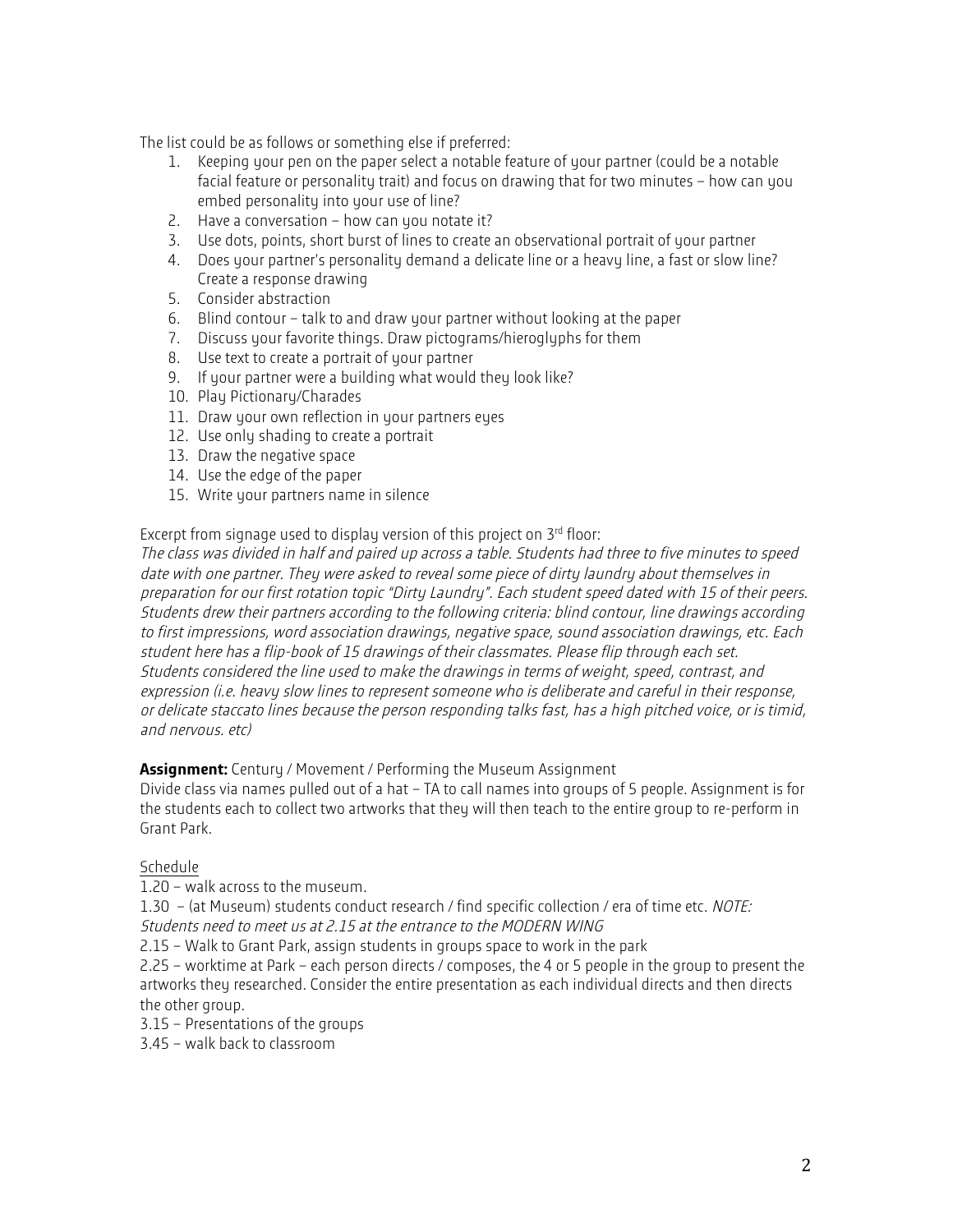#### **Assignment:** Baldessari – Sing a Line

Groups of two, sitting opposite one another – one student sings a line to tell the other something about themself. While one sings the other makes a line drawing (portrait?) of the person (blind contour?) Students then switch.

Note: Do we then have them move one seat down and do the whole process again?

### **Assignment:** Color wheel bodies – performance in GRANT PARK

Using the previously sung line, students play a game of telephone. Student A sings to B, B repeats and sings to C, etc all the way to Z. The songs get layered on top of one another as student A then begins another line.

Note: We should start with Student Z and work our way backwards that means that the student who authored the line is always the first to sing it and pass it. We could wait until each person's song gets to students number 3 or 4 and then have the next person begin.

## **Judith Brotman, Department of Contemporary Practices**

These are typically first day activities, but I do also thread them through the entire semester. At the risk of them sounding like "touchy-feely" discussions, I do ask students to dig pretty deep! And they are usually happy to do so. There are sometimes questions that students believe are not welcome in the classroom...and I think those are the very questions that are make-or-break in terms of a life-long career.

#### Freshman Orientation

**Assignment:** For my freshman orientation (which is quite different than any other population) I have students divide into groups of 5 or 6. I ask them to compile very long lists (sublime to ridiculous) of everything they are incredibly excited about AND everything they are incredibly nervous about. Then each group reads list out loud. The lists are often quite similar, and I think that's rather reassuring to the students. It also gives me an opportunity to address those things that they are especially nervous about. Typically I address the concerns (sometimes about navigating the city, sometimes about time management) to the whole group. Occasionally I'll need to speak to an individual student.

#### Arts Administration Professional Practices

**Assignment:** I give them about 30 minutes to write & answer the following questions, which we then discuss as a group:

1) What are your biggest fears about life after SAIC? What excites you most about it? *Quite similar to* freshman orientation, and gives me some sense of what this group understands/expects from life after school.

2) Discuss and describe the best decision you ever made and all that went into this decision. Was this decision a logical or emotional one … or a combination? Was it based on information you had? Were other people influential in this decision?

3) Discuss and describe the worst decision you ever made and all that went into this decision. Was this decision a logical or an emotional one….or a combination? Was it based on information you had? Were other people influential in this decision? (Both 2 & 3 a quick intro into meta-cognition!) Many students have never considered that there might be ways of making decisions that are more helpful....and less helpful. And that patterns of decision making might be there to consider for everything from when/if to go attend grad school, to job search, to a wide range of life/art decisions.

4) Describe some of your best and worst critiques. Try not to pick solely based on whether or not the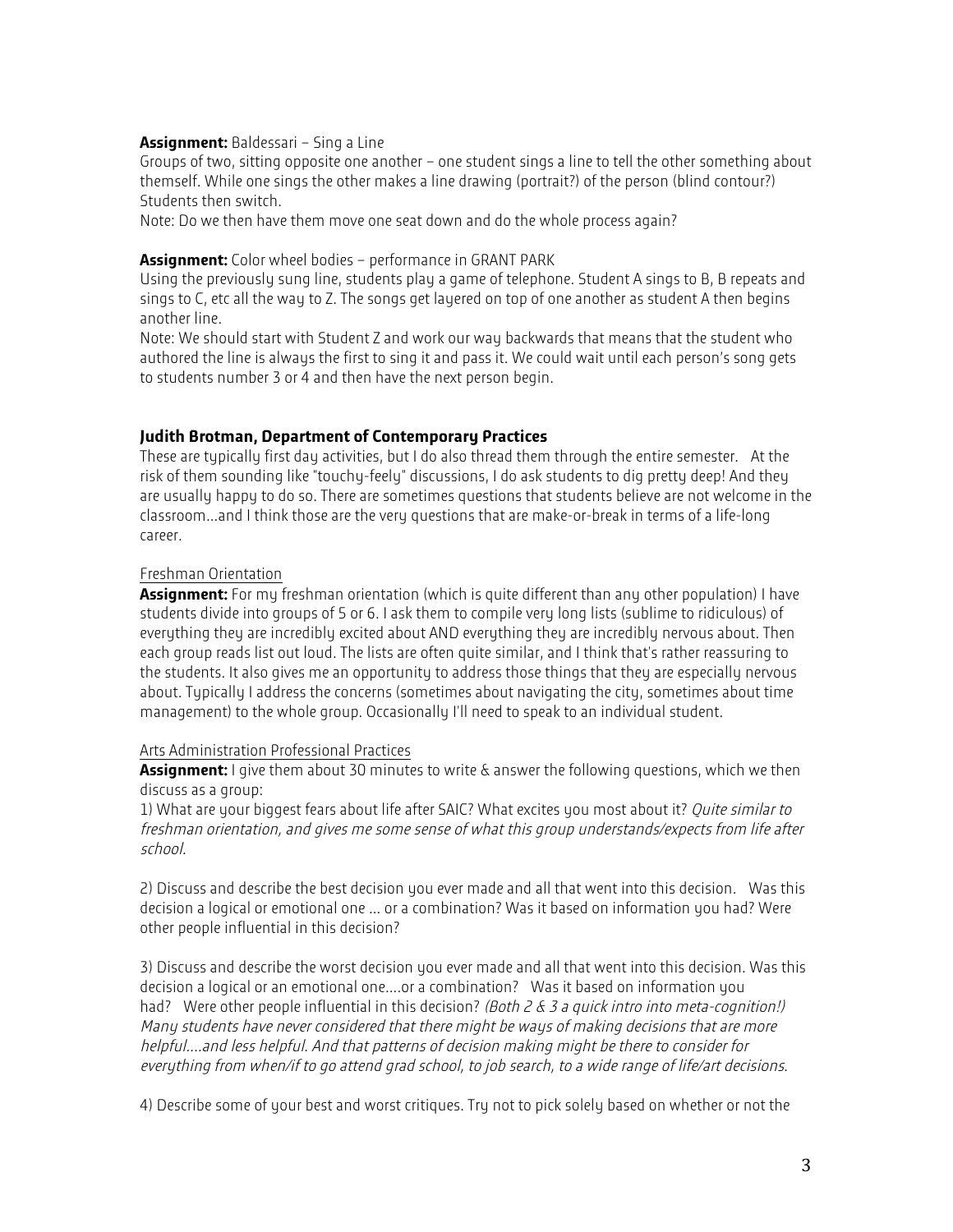feedback was positive or negative. Instead, try to respond to best and worst based on how the critique helped you proceed with OR hindered your work. Was it 1 on 1? Were there many people giving feedback? How was the information presented? What ultimately shifted in your work? Question 4 is a bit tricky as I don't want the discussion to be focused on "s/he's a great teacher or s/he's a terrible teacher." Rather, the question is meant to provoke ownership in one's own critiques------how to best use them, how to continue with them after school/outside of school. I think it helps them understand what facilitates the richest learning for each of them.

I have also touched on above in Sophomore Seminar....and it was quite helpful.

# **Robin Deacon, Department of Performance**

A few thoughts to add here – a simple process I have found very valuable is to ask students to look beyond themselves and to think about people who they have known or been influenced by, and how we may be the sum total of all such interactions.

# Various Classes

**Assignment:** I ask students to write down the full names of very single person who has in some way influenced them artistically. So, this could be any artist, painter, sculptor, author, filmmaker, writer, musician, journalist or architect, etc. Names need not necessarily be artists – maybe its other students (past or present), friends, family, teachers, partners, a viewer/audience member who gave you useful feedback, or a teacher in first grade who encouraged you with your drawing in school. Also, this could be a NEGATIVE influence – someone you have strived NOT to be like. Students write this list in silence, and what initially seems like a potentially absurd task quickly becomes very absorbing. After ten to fifteen minutes of this (I find the longer the better), students are then asked to take turns in calling out the names in order akin to calling a register. After this warm up, I call out a series of questions to which the students take turns to respond with one of the names on their list. Some of the questions are as follows:

Who have you shamelessly copied? Who have you unconsciously copied? Who do you feel jealous of? Who is a bad influence? Who do you feel in the shadow of? Who haunts your work? Who do you wish to replicate? Whose influence do you want to shake? Whose work do you wish you'd never seen? Who have you thanked personally for their influence? Who are you ashamed to have been influenced by? Who is your guilty pleasure? Who do you think might have copied you? Who helped you stop making an artistic decision you may have regretted? Who have you exploited? Who helped you define or categorize what you do? Whose work do you wish you had found sooner? Who beat you to the place you were struggling find?

After each student has responded to a given question, we open up the discussion for students to give more information regarding why they have called out this name in response. Responses are autobiographical, anecdotal and often fascinating in terms of getting a broader sense of where the students are coming from and their existing knowledge and points of reference.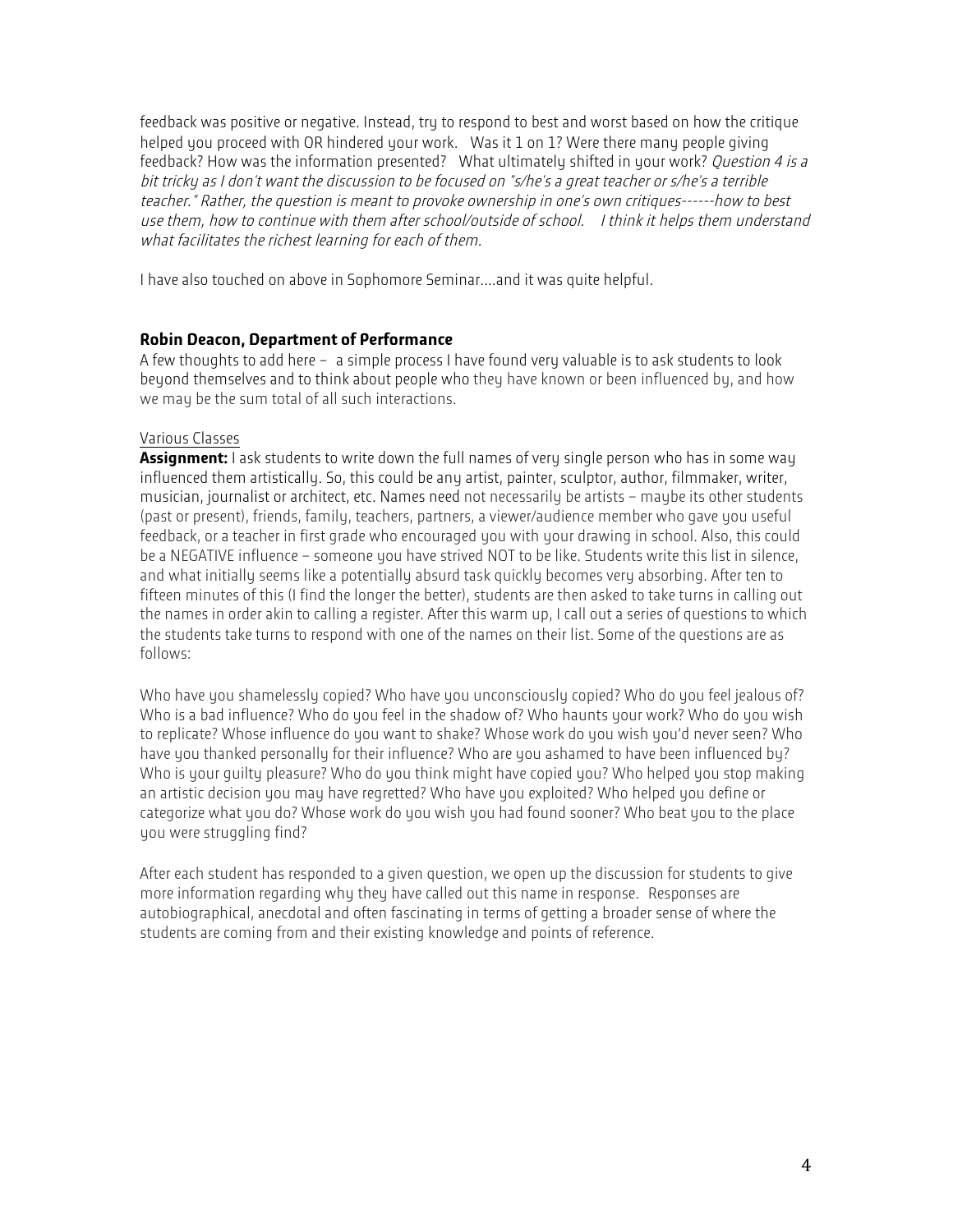## **Werner Herterich, Department of Performance**

Because performance often involves the live body in presence, I am interested in having people quickly become aware of active presence and the integrated nature of mind and body.

#### Various classes

**Assignment:** This exercise requires the student to focus on a task through a relaxed but ready body. The class creates a large circle about 20 feet in diameter. I insist that the circle be as geometrically accurate as possible with equivalent body spacings. We go around the circle saying the name by which we wish to be called for the semester in a clear voice that can be heard by all. We do this three times. Then I invite anyone who wishes to follow up on any names they have forgotten. I then give someone a small soft ball and the following instructions. That person is to throw the ball underhand and accurately to another person in the circle and, after the ball has left the hand and while it is on the way to that person, to call out that person's name.

The exercise counters the instinct to call the name first and then throw the ball - inevitably it takes some time for members of the circle to reverse the instinct, think first, act decisively. Eventually, when all are able to accomplish the task, I challenge the group to successfully complete as many exchanges as possible in one minute. This requires clarity of mind, a relaxed body, and a collaborative group effort. No one ever forgets anyone's name.

## **Tiffany Holmes, Department of Art and Technology Studies**

This assignment was helpful in my art and technology classes because I could also make sure students knew how to download images from the internet, quickly exchange images/files, and also utilize presentation software like Keynote or PowerPoint. Additionally, the short presentations were fun because it gave everyone an opportunity to speak meaningfully about another student in the class.

#### Various classes

## **ASSIGNMENT:** FACT OR FICTION?

Find another student in the class to partner with, ideally someone you do not know. Spend 5-8 minutes each getting to know the other person. Take notes on your conversation. You might ask questions about birth place, previous schooling, siblings, parents, guardians, likes, dislikes, artistic ambitions, etc. Ask about whatever interests you. Before you end, ask your partner if there is any significant piece of information he or she personally would like conveyed that you may have left out of your chat. Then, each individual will create a slideshow (maximum nine slides) about their conversational counterpart to verbally introduce this person to the class. Images may be culled from the Internet or exchanged via mobile phone/email. The slideshow must contain mostly truthful information but at least one of your slides should be "fictitious." This provides an opportunity to inject some humor into the presentation. Your introduction of your partner should last no longer than about three minutes, or twenty seconds per slide.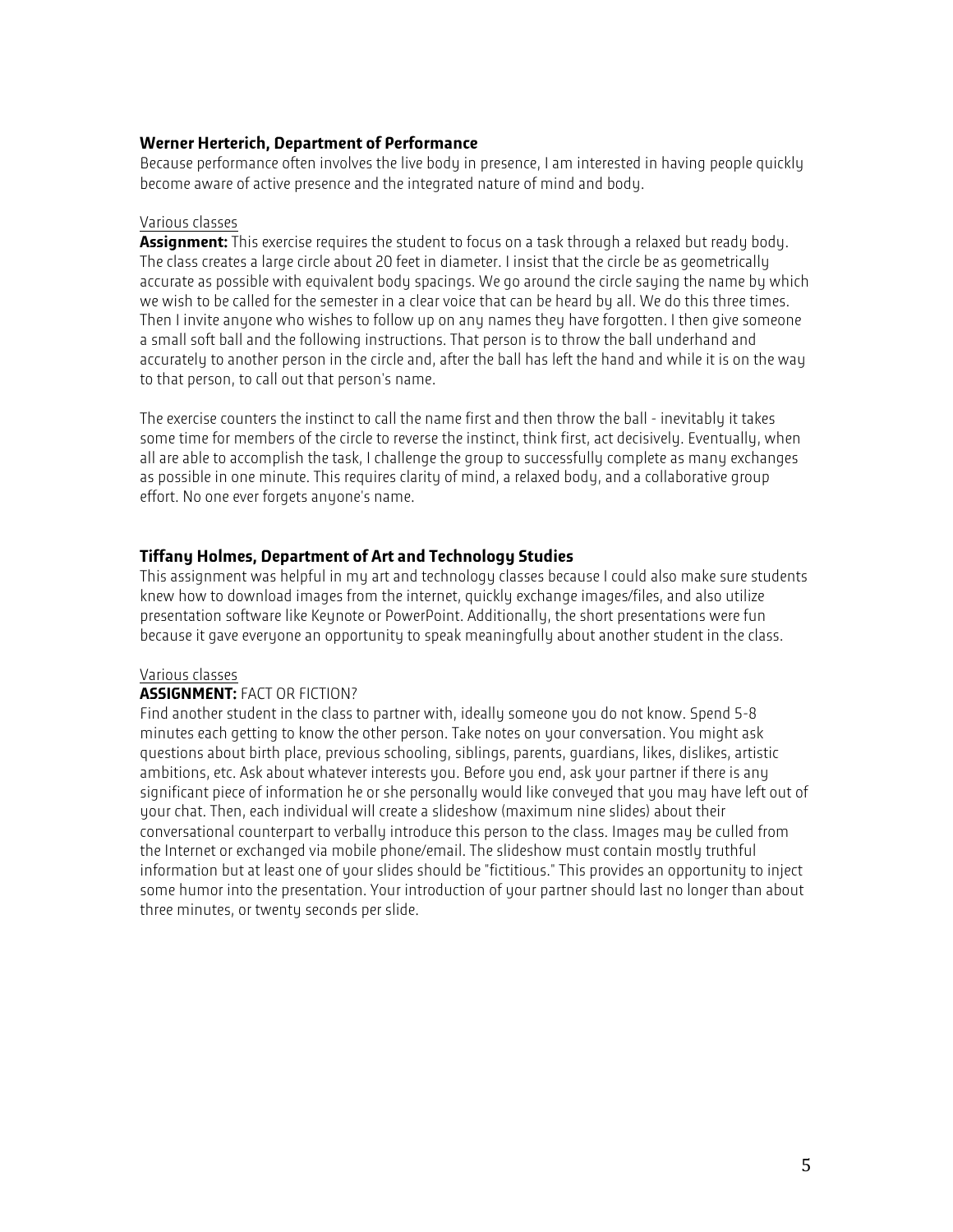## **Rebecca Keller, Department of Sculpture**

I have a number of exercises but this one serves multiple purposes, and is especially useful for younger students and those students new to the city.

### Various Classes

**Assignment:** I sketch out the grid of Chicago, explaining the eight blocks to a mile, that it is a true grid etc... Then I have them call out locations they've heard about, places they want to go, how the EL works and why bridges lift up and etc, good restaurants, coffee shops, their neighborhoods (and we try to locate on the grid) and a few nuggets of Chicago history (often pertinent to my classes). In the process ...they end up talking about their hometowns, discovering mutual interests and places they want to go, food, (different types and how to get it/cook it), their experiences of the city, hopes/anxieties, etc.

#### **Frederic Moffet, Department of Film, Video, New Media, and Animation**

Various Classes

With video it is very easy to set up an exercise that includes the whole class.

**Assignment:** After doing an initial workshop on the camera, I leave it plugged in the monitor/projector and then ask each student to come and perform a technical task as a form of review. While doing this, the student must interview a peer, asking them questions similar to the ones mentioned by Karyn Sandlos ("Where did you grow up? What are your hobbies? Favourite food? What is your best/worst memory of school?"). It is usually funny, people get to talk to each other even if briefly and realize that they know how the camera works as well as they thought.

## **Karyn Sandlos, Department of Art Education**

Here are a few suggestions of collaborative exercises that students have done in class.

#### Various Classes

**Assignment:** We have done a version of the storytelling exercise, in which students pair up and briefly interview one another using a few basic questions such as "Where did you grow up? What are your hobbies? Favourite food? What is your best/worst memory of school?" Using the responses to the interview questions, each student writes a short story about their partner. The stories are read aloud in class and the group then tries to determine what is fictional and what is real.

**Assignment:** Students get in small groups (2-4). Each group is given a deck of cards, a marble and a roll of tape. The groups get 15 min to build a structure out of the cards/tape. They must use all of the cards and the marble. At the end of the 15 min, the groups take 2 min to talk with the larger group about their experience of collaboration. The large group then comes up with 'awards' for the structures, i.e., 'Most beautiful,' 'Tallest,' 'Most likely to fall over'... etc.

## **Roberto Sifuentes, Department of Performance**

Usually the first day and indeed several of the first sessions address the question of building community. As a means of introduction, on the first day I usually ask the students to come up with a poetic "tweet" about themselves and what fires them up at this moment. It must not be an academic list of their accomplishments but a short poetic introduction.

example "I'm a linguistic tightrope walker and I want to learn how to fall"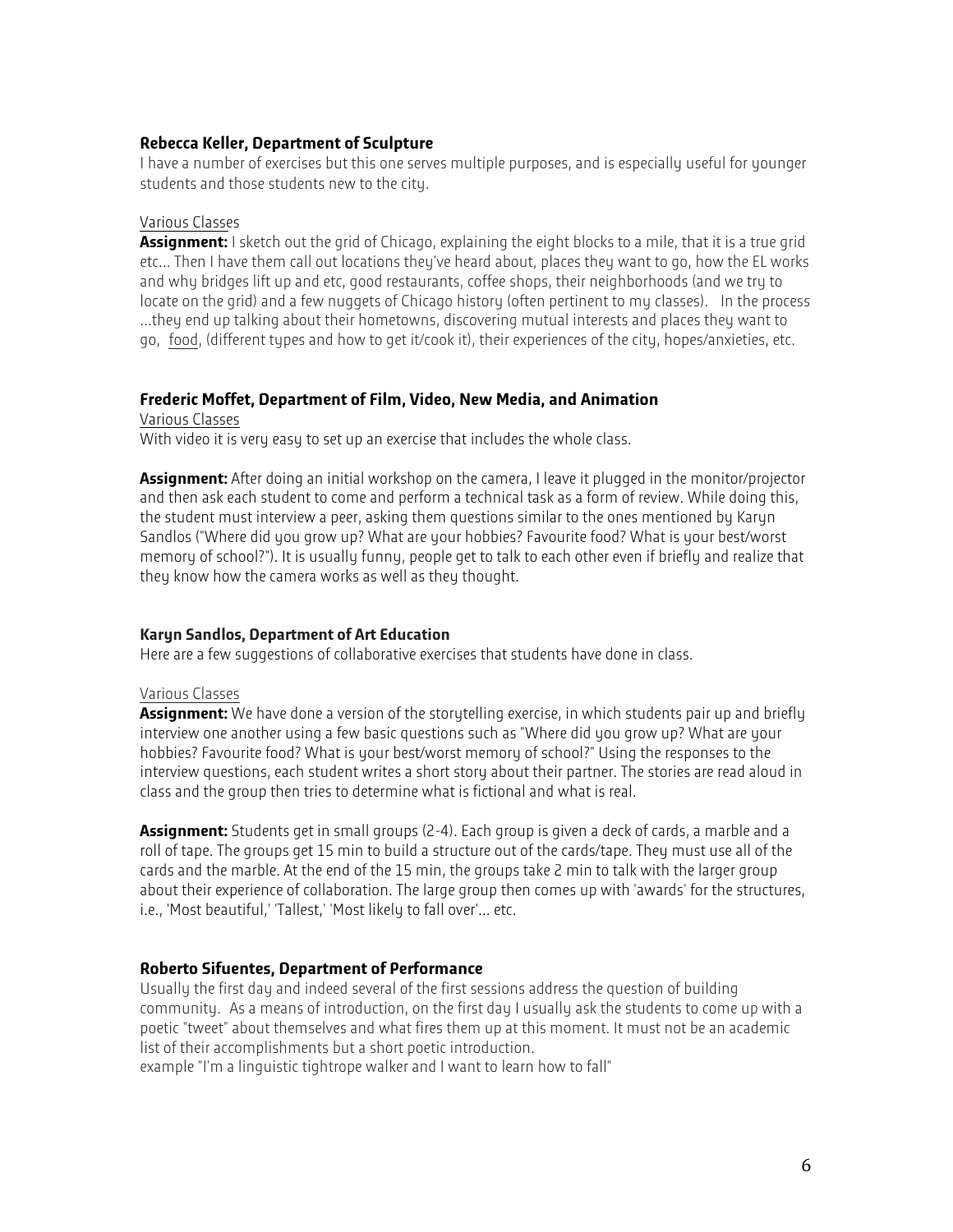Also useful on the first or second day in a Poetic jam in the form of a "poetic exquisite corpse." This exercise can be tailored to any class. I use the first prompt "performance is/is not" to get students to reveal their stereotypes of this form, but the identity and art themed prompts are particularly useful as a community building exercises so that the students can articulate a collective ethos for the class. I have included a pre-written description....

## Various Classes

### **Assignment:** Poetic Exquisite Corpse

When practiced with a new community, it also results in a laundry list of issues, which are important to that community. I do this exercise periodically during the semester, eventually asking the students to bring their own themes and take over leadership of the exercise.

#### **Instructions:**

• One of the instructors performs the role of "poetic DJ".

Your role as DJ is to make sure that 'the word' circulates constantly and evenly and that everyone participates in the making of a poly vocal chant poem, even those less talkative. If people choose to close their eyes and concentrate on the meaning, musicality and rhythm of the language, it can be an even more powerful experience.

• You start by posing a simple, open-ended rhetorical statement. One by one, in no particular order, people begin to complete the 'triggering' statement with brief poetic words or phrases. As people engage in this creative form of call and response, you may snap your fingers at the end of each phrase in order to add continuity and a dynamic rhythm to the poetic exercise.

Let's say that the triggering statement we use is: "I do what I do, because if I didn't…" Then someone answers, "…I would go mad." Then as the instructor, you repeat the triggering phrase and someone else yells out…"I couldn't face myself in the mirror" and so on and so forth. After a few rounds, people get increasingly freer and more creative, until the experience becomes a collective chant or spoken word 'exquisite corpse'.

- It is useful to set a few simple guidelines:
	- Participants should be clear and somewhat loud when speaking.
		- If two or three people speak at the same time, make sure they repeat their phrases at different times for clarity's sake.

In every poetic mapping session, one person can volunteer to record the session with an audio device or act as a scribe and write the collective poem as it happens. These performance poems are then transcribed and shared with the group, sometimes posted in the performance space or uploaded to a workshop blog. The transcripts of these poetic sessions read as amazing texts.

- Useful triggering phrases that have worked for us include:
	- o "Performance (or live art) is…/performance is not…"
	- o "My community is… /My community is not…"
	- o "My identity is / is not…"
	- o "I make art because / because if I didn't…"
	- o "I draw my strength from…/I struggle against…"
	- o "I am feminine when... / I am masculine when…"

o "If I could transform the world I live in with my imagination; in my world there would be…" You might want to move away from the individual and deal with collective prognosis:

o "In the future art will…"

If the triggering statements have both a positive and a negative open ending (samples 1 to 6)– begin with the positive phase for a few minutes and then switch to the negative when they least expect it.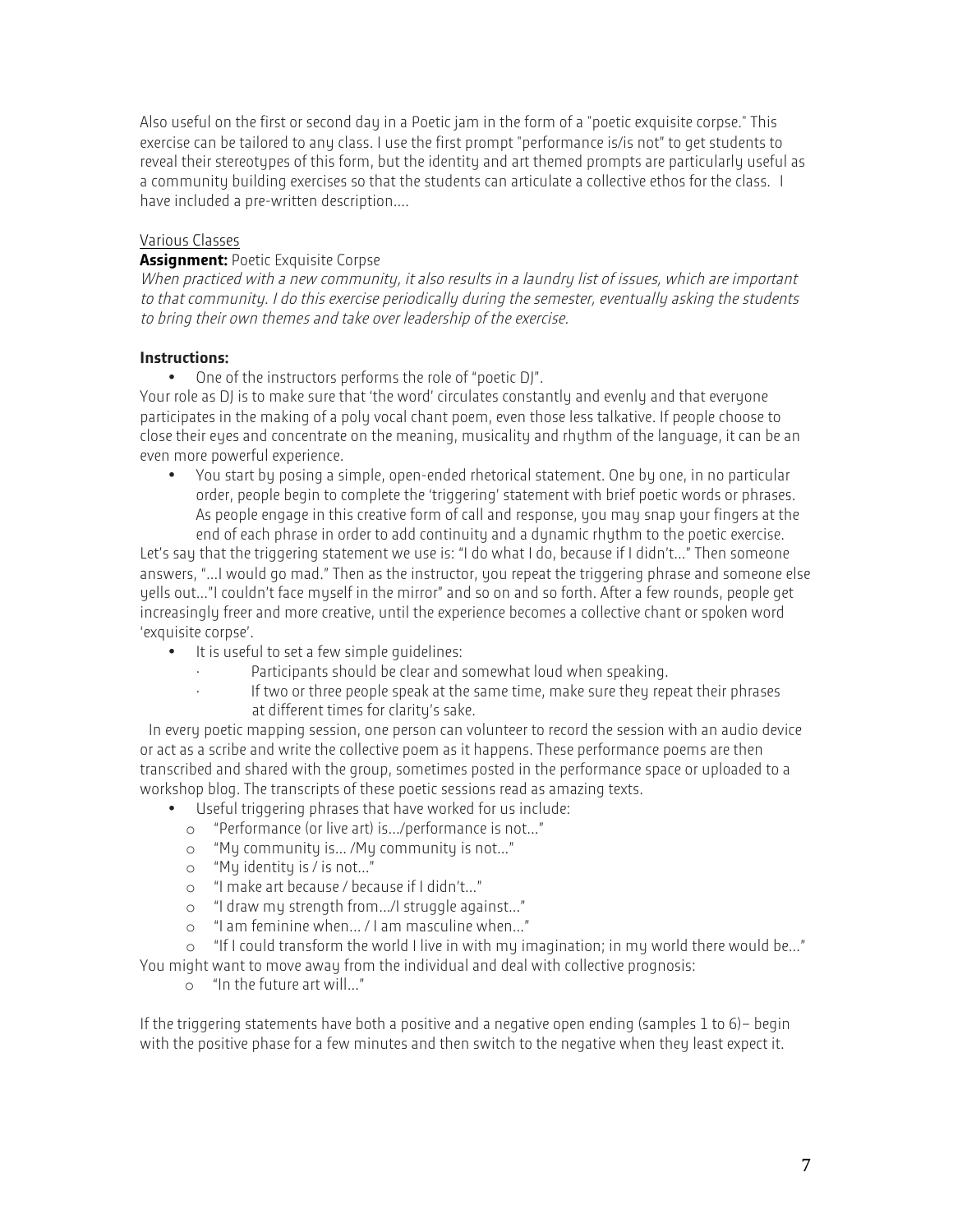## **Rachel Weiss, Department of Arts Administration**

Here's the assignment I give for the 1st session of the MAAAP introductory seminar. It has worked pretty well because, while students often immediately jump to affiliate themselves with the terms 'community' and 'participation,' the discussion immediately raises questions about which 'community(ies)' they want to engage and which they may belong to, and what that belonging consists of. Similarly, talking about 'participation' immediately brings to the fore questions about their own positionality, identity, and agency vis-a-vis the cultural publics who they work with, and what it might mean to really share authority/voice/power over what happens.

#### MAAAP Introductory Seminar

**ASSIGNMENT:** Think through your own current professional interests, perspectives and practices in relation to one or more of the "Keywords." Also use the information and insight you've gained over the summer from reading the 3 blogs by Nina Simon, Diana Ragsdale and Createquity.

a. Write a 250-500 word paper articulating your ideas. Submit as Word doc via email prior to class (faculty@saic.edu).

b. Be prepared to present your thoughts in class, in a five minute presentation (visuals are always welcome).

## **Jessica Westbrook, Department of Contemporary Practices**

In my experience all assignments are generating discussion/interruptions; I use these mostly in required, first year courses lately

#### Various Classes

**Assignment:** Give the class a set of things to review and select a category to align with (e.g. asked them all to look through http://rhizome.org/artbase/ ) then asked them to find other people in the room who agree/share interests and figure out common ground.

**Assignment:** Last year, and this was super fun, I had students give us a walking virtual tour of their neighborhood or a place where something significant happened/story, using google street view (now you can go inside buildings which is another level of interesting). for the most part everyone has something they want to show/tell about where they grew up, or worked

**Assignment:** 5-7 question handout; they fill them out so even the shy students have a point of ref and don't have to feel pressured to perform or interact. Really basic, but then we go around and share answers - questions from something easy like - cats or dogs, to biggest mistake, to sleeping in public

**Assignment:** A long time ago, with graphic design students, i'd give them something to read that they weren't used to considering, like a short article on cognitive dissonance, then ask them to present a few minutes, through any creative means, on contradictory ideas they struggle with - this would be upper div. undergrad. in photo areas i would have them bring in a printed photo from their life - something from home - a family album snapshot or something they found in a antique/thrift store (this is probably more difficult now) and we'd do an actual critique of the works with some prompts (beginning photo 1 level). that was super fun because sometimes there was speculative storytelling with the found photos